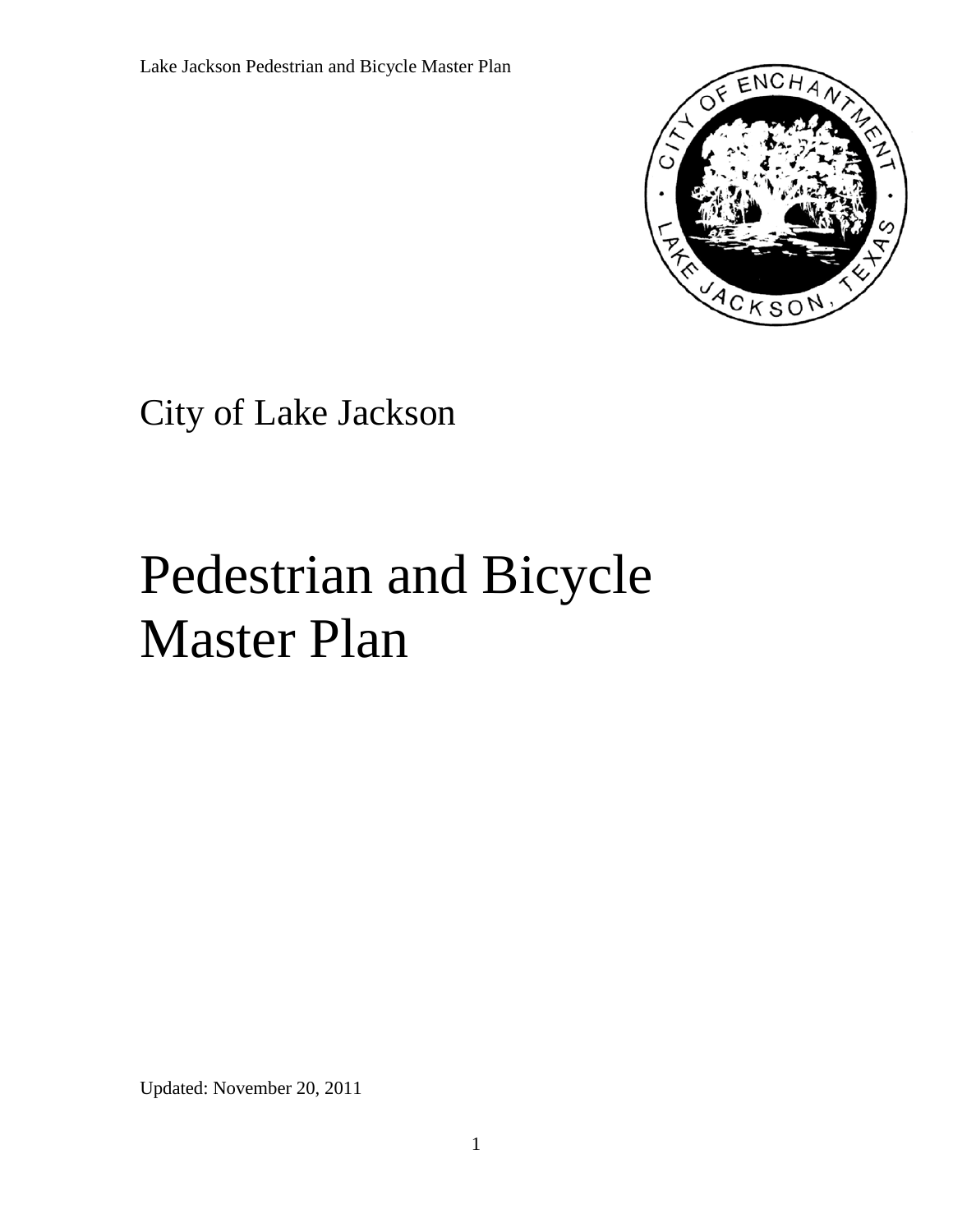# **TABLE OF CONTENTS**

- 1. Introduction
- 2. Objectives
- 3. Current Issues, Concerns, and Conditions
- 4. Facility Options and Strategy
- 5. Support Elements
- 6. Proposed Projects and Priorities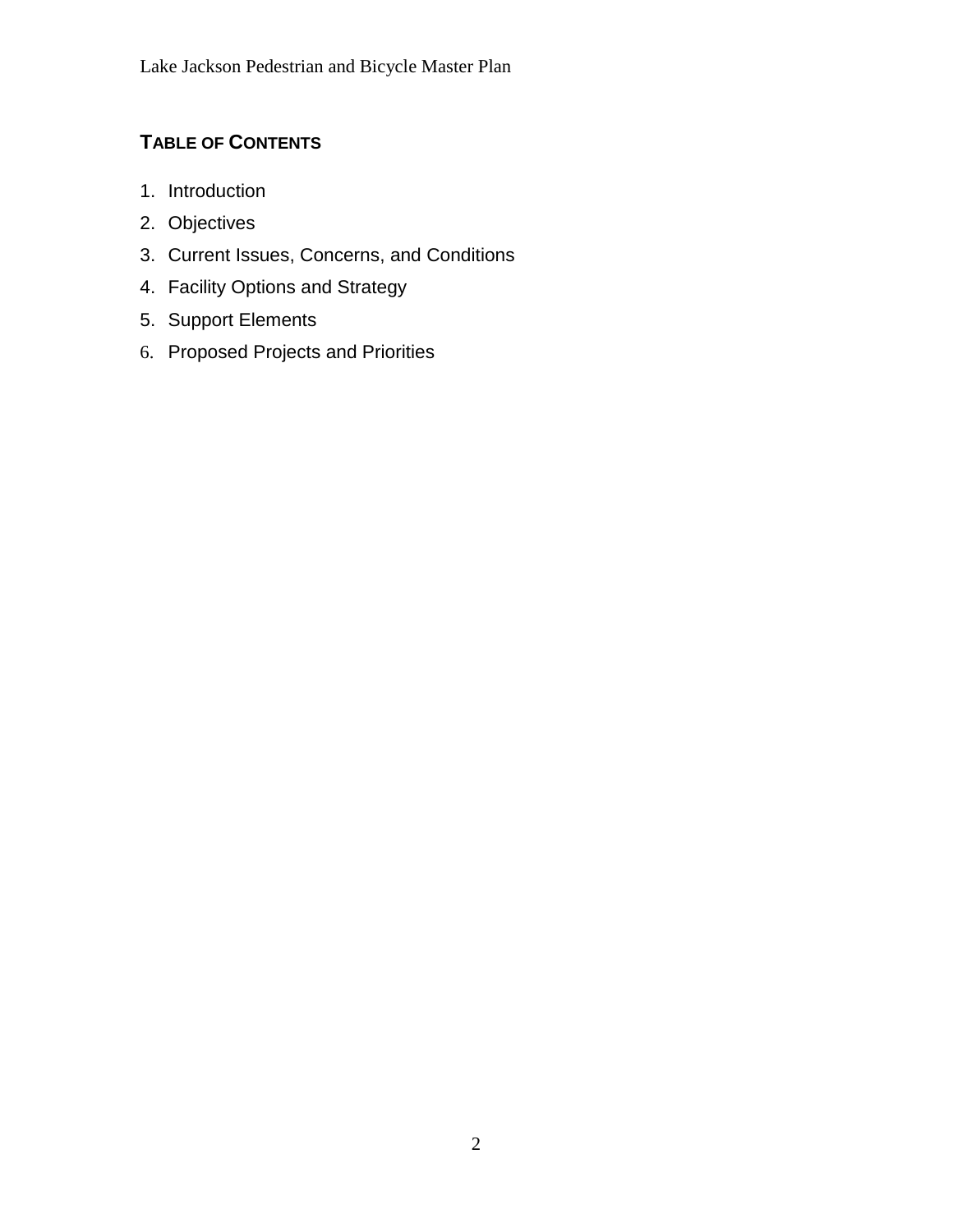# **1. INTRODUCTION**

Located near the Texas Gulf Coast, the geography of Lake Jackson is flat and the climate mild enough that residents can walk/jog and ride bicycles year round either for recreational or transportation purposes. Indeed, a recent survey conducted by the Parks and Recreation Board indicated that Walking/Jogging and Hiking/Biking were the two most popular activities cited,<sup>[1](#page-2-0)</sup> a result consistent with surveys conducted at least from 1982. Due to the size of the city and the current and planned array of commerce and amenities within the city, many trips can easily be made on foot or by bicycle. The Comprehensive Master Plan (CMP), which was prepared by the City of Lake Jackson in 1996, projects that by 2020 nearly 60% of employed residents will have a commute of 10 miles or less [CMP 2-1]. Currently, however, the automobile dominates transportation in Lake Jackson. The city is generally considered by residents to be unfriendly toward pedestrian and bicycle travel due to several issues and obstacles, as discussed in Section 3.

The Comprehensive Master Plan (CMP) established a framework and strategy for planning and development of the city through 2020. To meet the development goals, the CMP recommended pedestrian and bicycle routes as a means to enhance neighborhood and community lifestyle as well as reduce the use of private automobiles [CMP 2-3]. The CMP further includes the following specific recommendations that walking/bike paths be provide along or within:

- all arterial roads (e.g. major and minor parkways)
- natural landscape buffer zones along waterways (including Bastrop Bayou, Oyster Creek, Brazos River, Buffalo Camp Bayou)
- right-of-way along major drainage canals

The walking/biking paths should interconnect to provide a viable network of pedestrian/bicycle transportation around the city [CMP 4-20**].**

Also in 1996 the Lake Jackson City Council authorized the formation of a Hike and Bike committee (the Committee), aligned with the Park and Recreation Board. The purpose of the Hike and Bike committee is to support the development of the recommended walking and bicycle path system for the city by developing a detailed Pedestrian and Bicycle Master Plan (i.e. this document, subsequently referred to as the PBMP) and championing and monitoring its implementation. In addition to documenting planned routes for bicycle/pedestrian paths, the PBMP provides guidance on specific facility designs and use and establishes policies to support safe use of these routes.

<span id="page-2-0"></span> $1$  2006 Lake Jackson Park and Recreation Board Survey.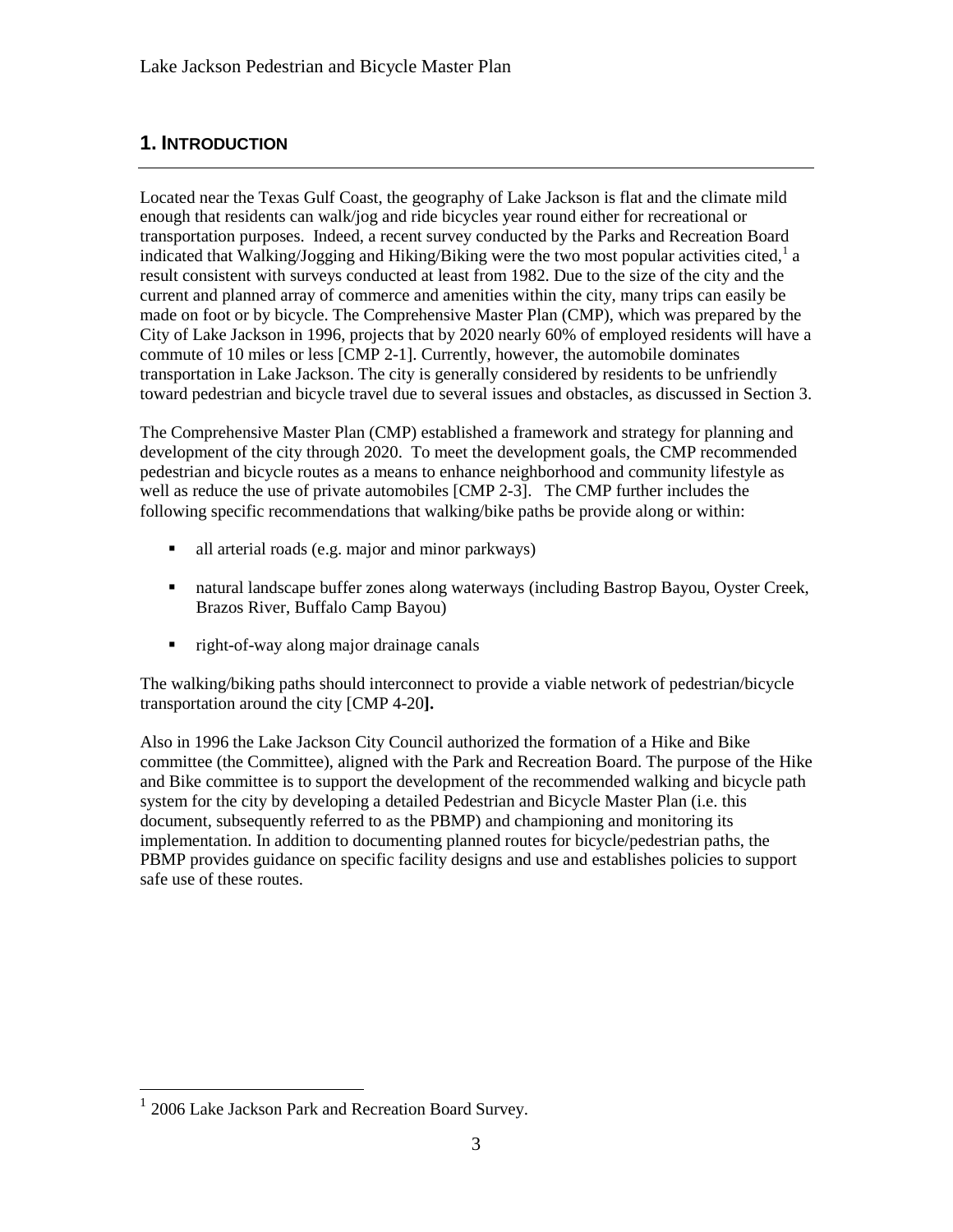| Year | Chart 1. Key Milestones for Thise and Dike Committee.                                                                                                                                                                                                |
|------|------------------------------------------------------------------------------------------------------------------------------------------------------------------------------------------------------------------------------------------------------|
|      | <b>Milestone</b>                                                                                                                                                                                                                                     |
| 1996 | City Council authorized formation of Hike and Bike committee. First plan for system of trails<br>٠<br>developed.                                                                                                                                     |
| 1997 | The Texas Department of Transportation (TXDOT) installs signs on SH 288/332 designating it<br>٠<br>as a bicycle route.<br>Note: signs were removed in 2005 when additional turn and merge lanes were added in                                        |
|      | preparation for future additional lanes and overpasses. This resulted in elimination of the<br>continuous shoulder through Lake Jackson, and the route was no longer considered safe as a<br>designated bike route.                                  |
| 1998 | Oyster Creek Drive Trail grant request accepted by the Houston-Galveston Area Council for<br>their 2000-2002 Transportation Improvement Plan.<br>Note: Moved to 2003 Plan during 2000.                                                               |
| 1999 | 9' wide asphalt trail constructed on the East side of Oak Drive between SH 288/332 and Oyster<br>٠<br>Creek Drive.<br>Note: Trail improved to concrete construction in 2006.                                                                         |
|      |                                                                                                                                                                                                                                                      |
| 2000 | Grant of \$451,576 for the Dow Centennial Trail authorized by the Texas Parks and Wildlife<br>٠<br>Department.                                                                                                                                       |
| 2003 | Dow Centennial Trail (MacLean Park) completed, including 1.2 mile asphalt trail and 0.75 mile<br>٠<br>off road trail for recreational use.                                                                                                           |
| 2005 | Construction of decomposed granite trail in Crews Park for recreational use.<br>٠                                                                                                                                                                    |
|      | Planned sidewalk along Canna increased from standard 4' to 6' wide to facilitate use by both<br>٠<br>bicycles and pedestrians commuting to and from Grady Rasco Middle School.                                                                       |
| 2006 | Construction of 10' wide concrete trail along Oyster Creek Drive from Any Way to Portulaca St.<br>٠<br>(\$1,286,027)                                                                                                                                 |
|      | 6' wide sidewalk included in Dixie Road improvement (Oyster Creek Dr. to Pine)<br>٠                                                                                                                                                                  |
|      | Improvement of existing Oak Drive trail to 8' wide concrete.<br>٠                                                                                                                                                                                    |
| 2007 | Sidewalk standard for commercial areas standardized at 6' wide.<br>٠                                                                                                                                                                                 |
| 2008 | 6' sidewalk on Dixie extended to Brazoswood High School<br>٠                                                                                                                                                                                         |
| 2009 | City sidewalk ordinance amended to changed commercial sideward standard from 10' to 6' wide<br>(vs. prior history of waiver to 4' wide residential sidewalk standard)                                                                                |
| 2010 | 6' concrete sidewalk installed along Lake Rd. between Timbercreek Dr. and FM2004<br>Bridge over drainage ditch and crosswalk with pedestrian buttons added to intersection of Oyster<br>٠<br>Creek Dr. and Dixie Rd. to connect OCD and Dixie trails |
| 2011 | Dow Woods Unit of San Bernard National Wildlife Refuge opens, including 2.5 miles of<br>$\bullet$<br>improved trails                                                                                                                                 |
|      | 6' wide pedestrian sidewalks included on Circle Way as part of downtown redevelopment<br>٠                                                                                                                                                           |

**Chart 1.** Key Milestones for Hike and Bike Committee.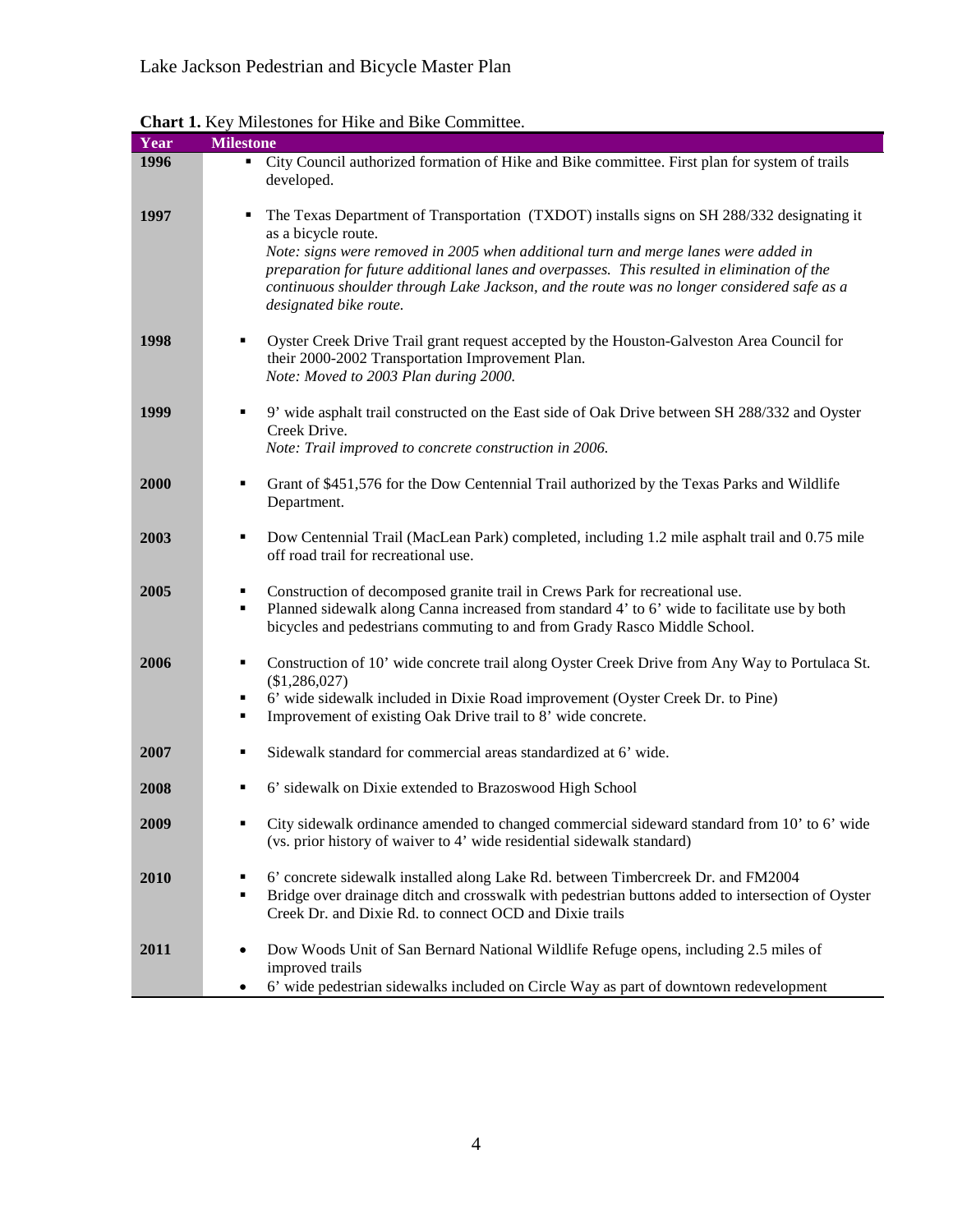# **2. SUMMARY OF EXISTING FACILITIES**

The City of Lake Jackson currently has more than ten (10) miles of hard-surface and six (6) miles of soft-surface shared use trails. Additionally, 12 (12) miles of 6' wide sidewalks provide improved opportunity for shared use in high traffic areas, for example near schools and churches.

The trail system, when complete, will consist of over 40 miles of pathways linking nine (9) parks totaling over 900 acres. The trail system will also link schools, churches, Downtown Lake Jackson, Brazos Mall, the medical complex at Brazosport Regional Health Center, as well as Sea Center Texas. See Section 7 for additional information on planned projects and initiatives.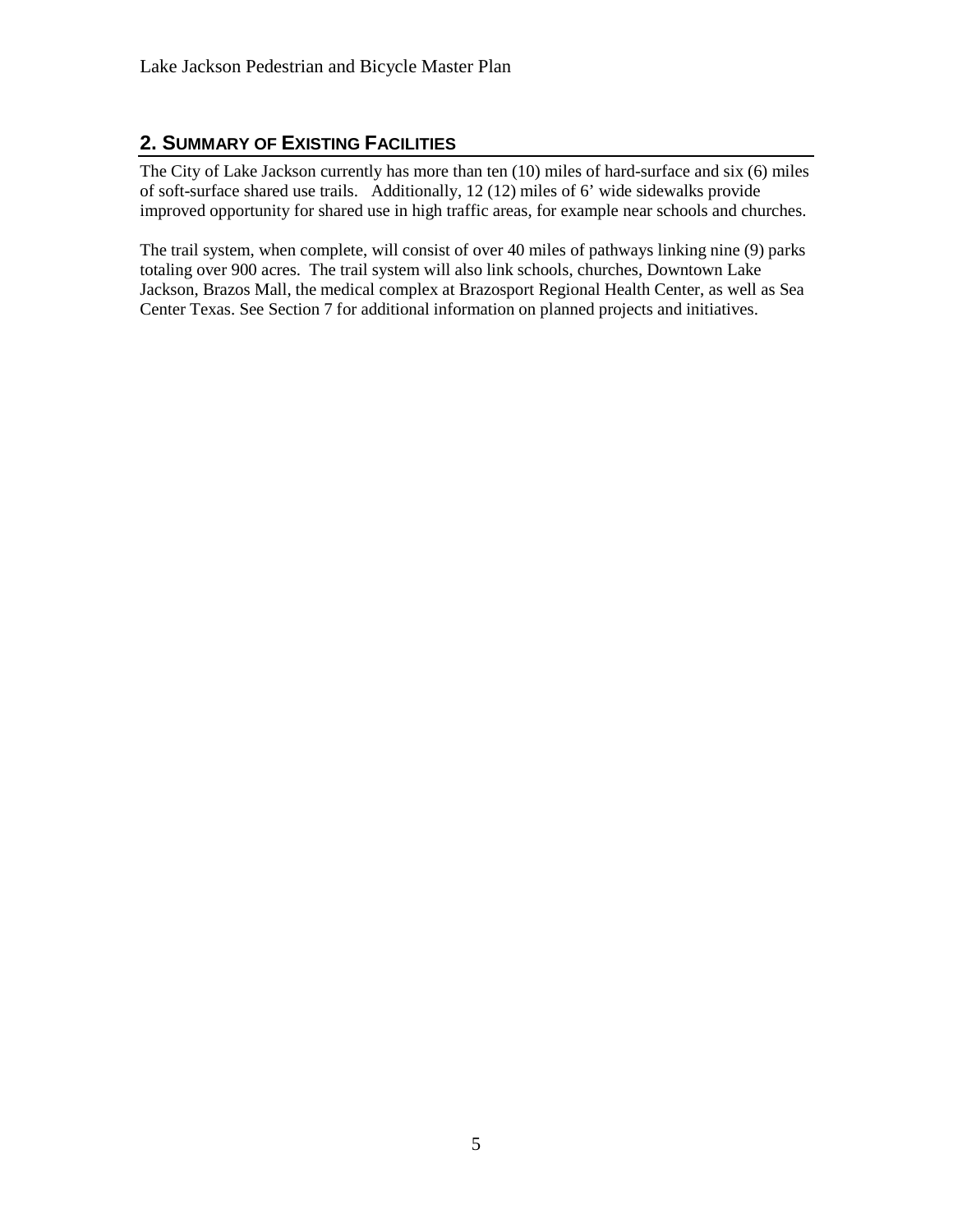| <b>Existing</b>     |                                  | <b>Planned</b>      |                                  |  |
|---------------------|----------------------------------|---------------------|----------------------------------|--|
| Hard surface trails |                                  | Hard surface trails |                                  |  |
| 1.0                 | Oak Dr.                          | 1.2                 | Oyster Creek Dr                  |  |
| 2.0                 | Oyster Creek Dr.                 | 4.0                 | FM2004                           |  |
| 1.1                 | McLean Park                      | 1.6                 | Yaupon                           |  |
| 1.2                 | Dow Centennial Park              | 1.6                 | Lake Rd                          |  |
|                     |                                  |                     | Power Line easement (Northwood - |  |
| 3.0                 | <b>Brazosport College</b>        | 2.5                 | Old Angleton Rd substation)      |  |
| 1.0                 | John Tveten Trail, Dow Woods     |                     |                                  |  |
|                     |                                  |                     |                                  |  |
|                     | Soft Surface / Off-road Trails   |                     |                                  |  |
| 0.25                | <b>Crews Park</b>                |                     | Soft Surface / Off-road Trails   |  |
| 0.75                | Dow Centennial Park              | 1.9                 | Pocket Park (Magnolia greenbelt) |  |
| 4.0                 | <b>Wilderness Park</b>           | 2.4                 | Dow Centennial Phase III         |  |
| 1.6                 | Southeast Loop Trail, Dow Woods  | 1.2                 | Medical Dr.                      |  |
|                     |                                  |                     |                                  |  |
|                     | Hard Surface Loop Jogging Tracks |                     |                                  |  |
| 0.25                | A. P. Beutel Elementary          | 6'-8' Sidewalks     |                                  |  |
| 0.2                 | <b>Elisabet Ney Elementary</b>   | 0.6                 | W. Plantation                    |  |
| 0.25                | <b>Bess Brannen Elementary</b>   | 1.0                 | Willow                           |  |
| 0.25                | <b>Grady Rasco Middle School</b> | 1.8                 | Old Angleton Rd.                 |  |
| 0.25                | Lake Jackson Intermediate        |                     |                                  |  |
| 0.2                 | O.M. Roberts Elementary          |                     |                                  |  |
| 6' Sidewalks        |                                  |                     |                                  |  |
| 0.5                 |                                  |                     |                                  |  |
| 1.1                 | Deerwood                         |                     |                                  |  |
| 1.2                 | Dixie                            |                     |                                  |  |
| 1.2                 | This Way (Lake to FM2004)        |                     |                                  |  |
|                     | Yaupon (OCD to SH332)            |                     |                                  |  |
| 0.3                 | Canna                            |                     |                                  |  |
| 0.3                 | Lake Rd. (Rasco Middle School)   |                     |                                  |  |
| 0.4                 | Lake Rd. (Timbercreek to FM2004) |                     |                                  |  |
| 0.8                 | Oak Dr. (Circle Way to That Way) |                     |                                  |  |
| 0.3                 | Oak Dr. (SH332 to Medical)       |                     |                                  |  |
| 1.5                 | SH 332 (various segments)        |                     |                                  |  |
| 1.2                 | Circle Way (Downtown)            |                     |                                  |  |
| 26                  | <b>Total Existing Miles</b>      | 19                  | <b>Planned Miles</b>             |  |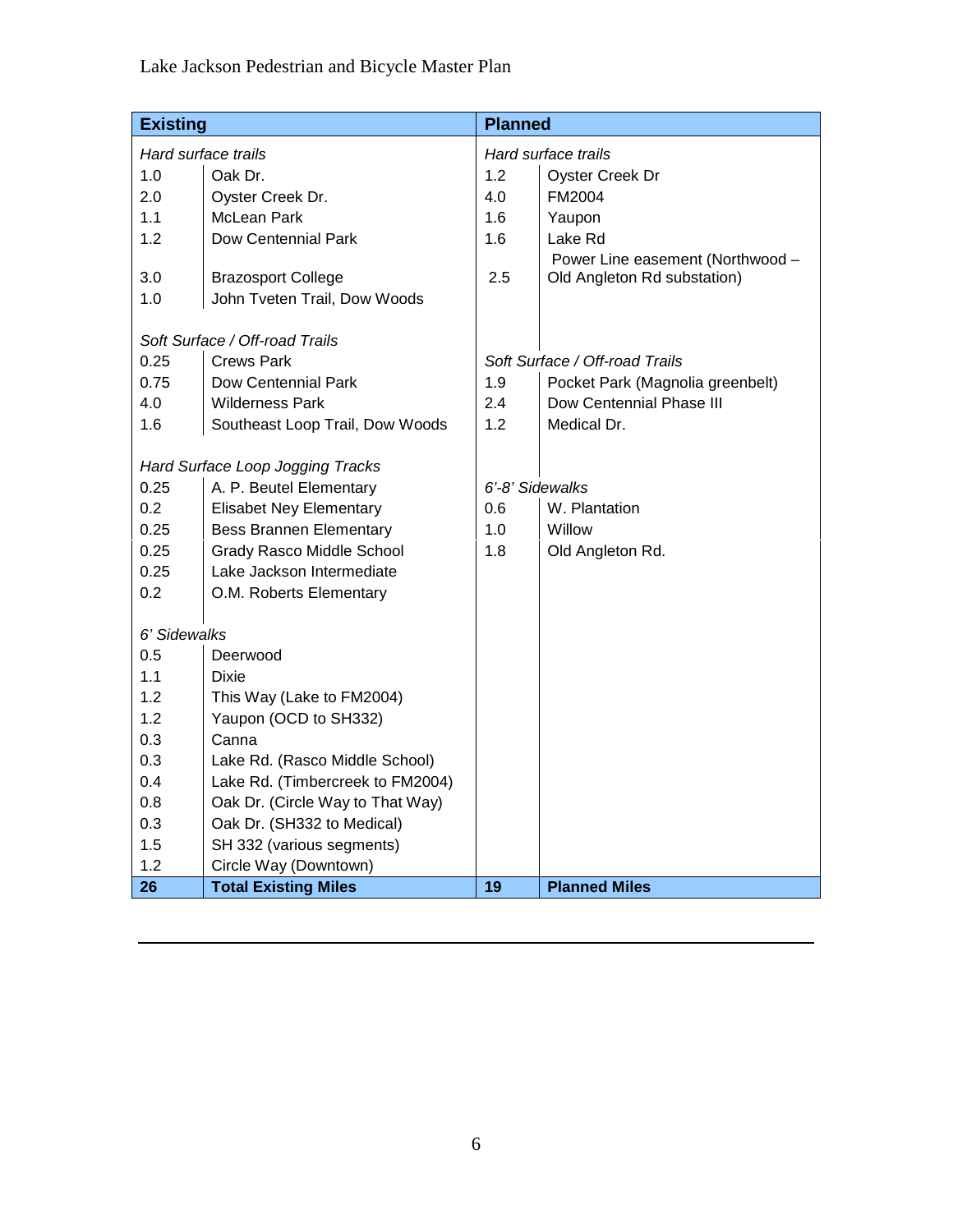# **3. OBJECTIVES**

Community goals and objectives supported by the PBMP are [CMP 3-1, 3-4]:

- Provide a satisfying, safe and healthful living and working environment.
- Meet the transportation needs of residents and businesses in a cost-effective manner.
- Design the city to enable and encourage walking and biking as a means of travel for many trip functions.

#### *3.1 Mission*

In alignment with the CMP goals and objectives, the mission of the Lake Jackson Hike and Bike Committee is:

To improve and encourage the use of non-motorized transportation by providing leadership and planning resources toward the development and implementation of safe pedestrian/bicycle pathways and trails.

## *3.2 Vision*

Our vision is to create a connected network of pedestrian/bicycle facilities and support elements throughout Lake Jackson that:

- Connects residents to educational, governmental, commercial, recreational, cultural, and industrial areas.
- Is attractive and accessible.
- Accommodates a wide rage of use ages and skill levels.
- **Encourages healthy lifestyles.**
- Promotes energy conservation.
- Assures user safety.

## *3.3 Objectives*

Specific objectives are:

- Provide safe routes to schools
- Plan bicycle/pedestrian transportation that provide direct, contiguous access to major activity centers, including large employers, downtown, shopping, city library, City Hall, and recreational destinations by providing walking and biking paths along or parallel to collector and arterial roads as defined in the CMP.
- Plan and encourage "in neighborhood" walking/jogging facilities.
- Establish a hierarchy of facilities that address the transportation needs of different ages, skill, levels, and trip purposes and provide associated design standards to enhance the safety and usability of these facilities.
- Establish specific project recommendations, priorities, and funding options.
- Recommend phases of implementations that logically improves the interconnectivity of the existing facilities and incorporates planned development.
- Identify and recommend supporting elements/programs.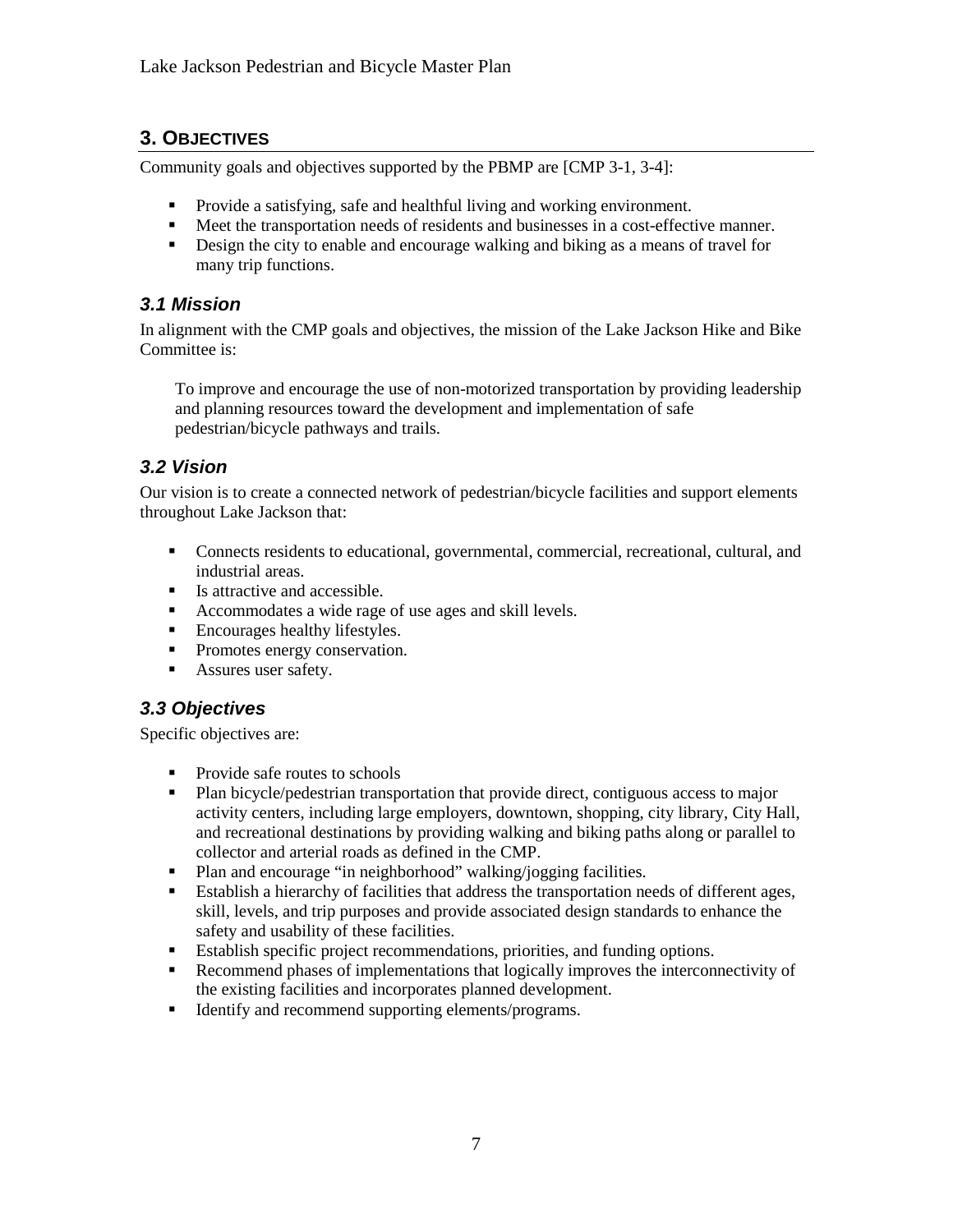# **4. CURRENT ISSUES, CONCERNS, AND CONDITIONS**

Various current conditions and issues are barriers to safe pedestrian/bicycle travel, with the presence of SH 288/332, dividing the city into east and west segments, representing one of the most significant. This highway is currently undergoing expansion to include 2 limited access lanes in each direction plus 2-lane access roads along both sides of the highway (expected completion is March 2012).

This as well as other issues and recognized problem areas are described below to provide a basis for the goals, objectives, and priorities of this Plan.

## *4.1 Commuting to Work*

Lake Jackson's primary employment base is located south of the city, and includes various chemical companies, the Port of Freeport, and Reliant Energy. Distance from Lake Jackson is <20 miles, which can easily be commuted by bicycle by reasonably fit individuals. In a 1994 survey by The Dow Chemical Company, 18% of respondents indicated that they would bicycle to work if the following conditions were provide: (1) safe routes, (2) secure storage for bicycles, and (3) shower facilities. The major arterial routes to these employers are SH 288/332 and Dixie Dr. These roads do not include accommodations for safe cycling. Most cyclists would not feel safe on these roads due to lack of a dedicated bike lane or other accomodations. Addressing items (2) and (3) above will require cooperation with employers.

# *4.2 Safe Routes to Schools*

Currently there are four elementary schools (pre-K through  $4<sup>th</sup>$  grade), one middle school ( $5<sup>th</sup>$ - $6<sup>th</sup>$ grade), and one intermediate school  $(7<sup>th</sup>-8<sup>th</sup>$  grade) located in Lake Jackson as well as one private school that includes pre-K-12<sup>th</sup> grades. Lake Jackson students attend high school in neighboring Clute. The major highways SH 332/288 and FM2004 run through Lake Jackson, effectively separating a large fraction of the population from the schools. All of the schools are currently located south of FM 2004. With the exception of Grady Rasco Middle School, all of these schools are located on the east side of SH 288/332. Thus:

- Children living on the east side of SH 288/332 MUST cross this major highway en route to school for 2 years  $(5<sup>th</sup>-6<sup>th</sup>$  grades)
- Children living on the west side of SH 288/332 must cross the highway for all grades except  $5^{\text{th}}$ - $6^{\text{th}}$ .
- Children living north of FM 2004 must cross the highway for all grades

At the onset of the SH 288/332 and FM 2004 expansion projects in 2008, the city decided to provide busing rather than crossing guards due to the safety concerns of crossing these major highways. Middle school and higher level students, however, often participate in extra curricular activities that result in the need to travel to and from school during times that are outside the normal school zone period when bus routes are provided.

Funding has historically been available to provide sidewalks along streets that are routes to schools within the city. These are typically 4' wide, although some 6' wide sidewalks exist near schools to better accommodate heavy traffic and coexistence of bicycles with pedestrians (e.g. Canna and Lake Road near Grady Rasco Middle School).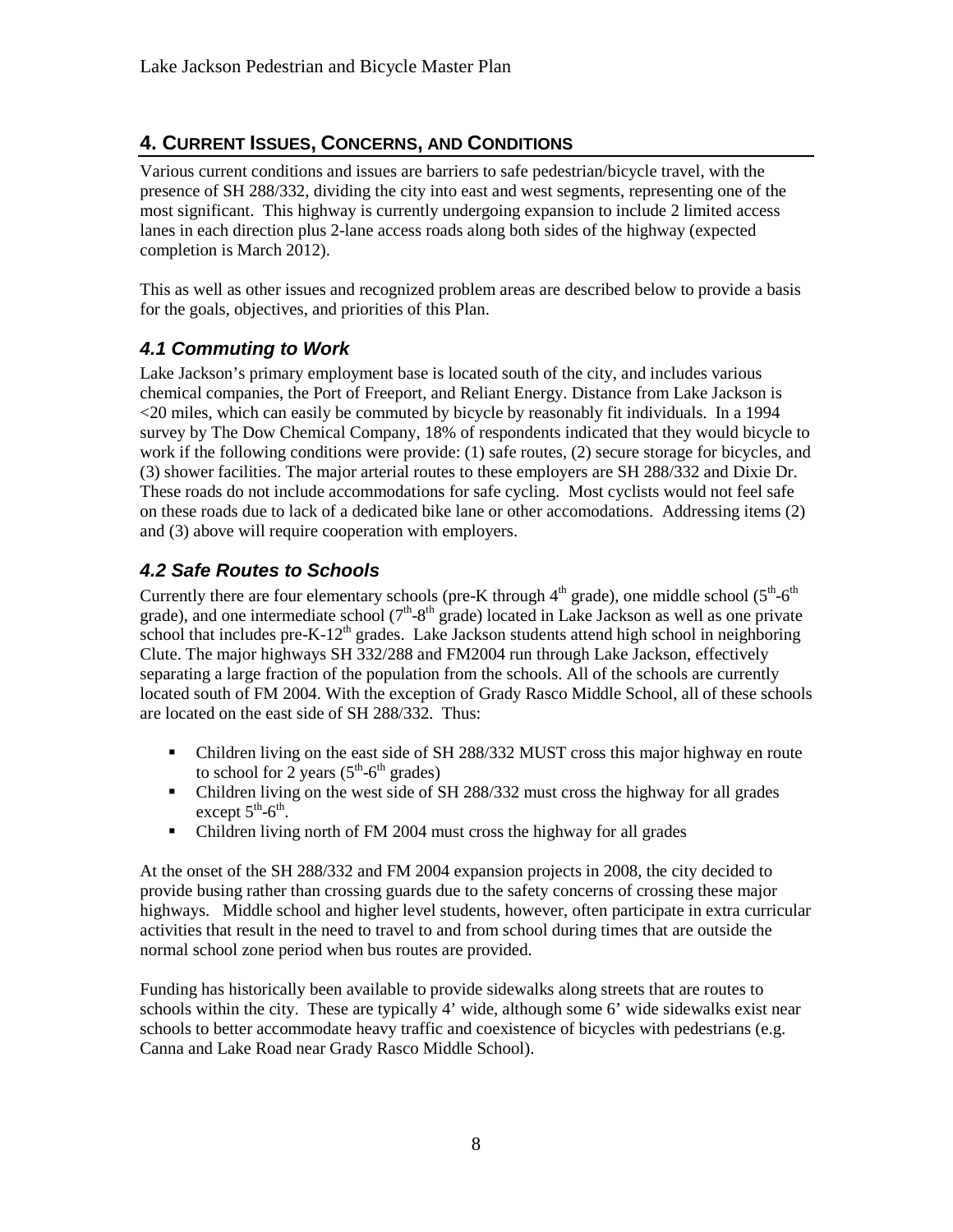## *4.3 Access to Recreational Facilities*

The largest city parks as well as the Recreation Center and most sports facilities are located west of SH 288/332, whereas most of the population of Lake Jackson resides on the east side, presenting the same access challenges noted in Section 3.2.

### *4.4 Access to Brazosport College/The Center for Arts and Sciences*

Brazosport College is located along with the Center for Arts and Sciences in Lake Jackson along its border with the neighboring city of Clute. Many trips are made to these facilities from Lake Jackson to take advantage of the educational and cultural offerings. Access is via Oyster Creek Drive and Old Angleton Road.

#### **Oyster Creek Drive**

Phase I of the shared use path along Oyster Creek Drive provides a safe route for pedestrian/bicycle traffic from Any Way to Portulaca Street. From Portulaca to Old Angleton road there is a standard 4' wide sidewalk. Future replacement of the sidewalk with a wider multiuse path is planned to better accommodate both pedestrian and bicycle traffic (provisional on obtaining funding). In 2009 Brazosport College expanded the trail system on their property along Oyster Creek almost to the railroad track which runs along Old Angleton Road. However, linking the Brazosport College trail to the Oyster Creek Drive trail has a major hurdle of crossing the railroad track, which will require a permit as well as engineering changes to the RR crossing guard arms.

#### **Old Angleton Road**

No safe accommodation currently exists along Old Angleton Road, which is two lanes (one each direction) with ditches on either side. However, the Brazosport College trail system can be accessed from the Oyster Bend subdivision, which abuts the college property. Pedestrians/bicyclists can cross Old Angleton Road at Marigold, turn right on Pearl Lane, and pass through a gateway at the end of Pearl Lane which provides egress to the Brazosport College jogging trail. This alternate route, beginning from the Oyster Creek trail at Willow Dr. is indicated by the dashed red line in the figure below.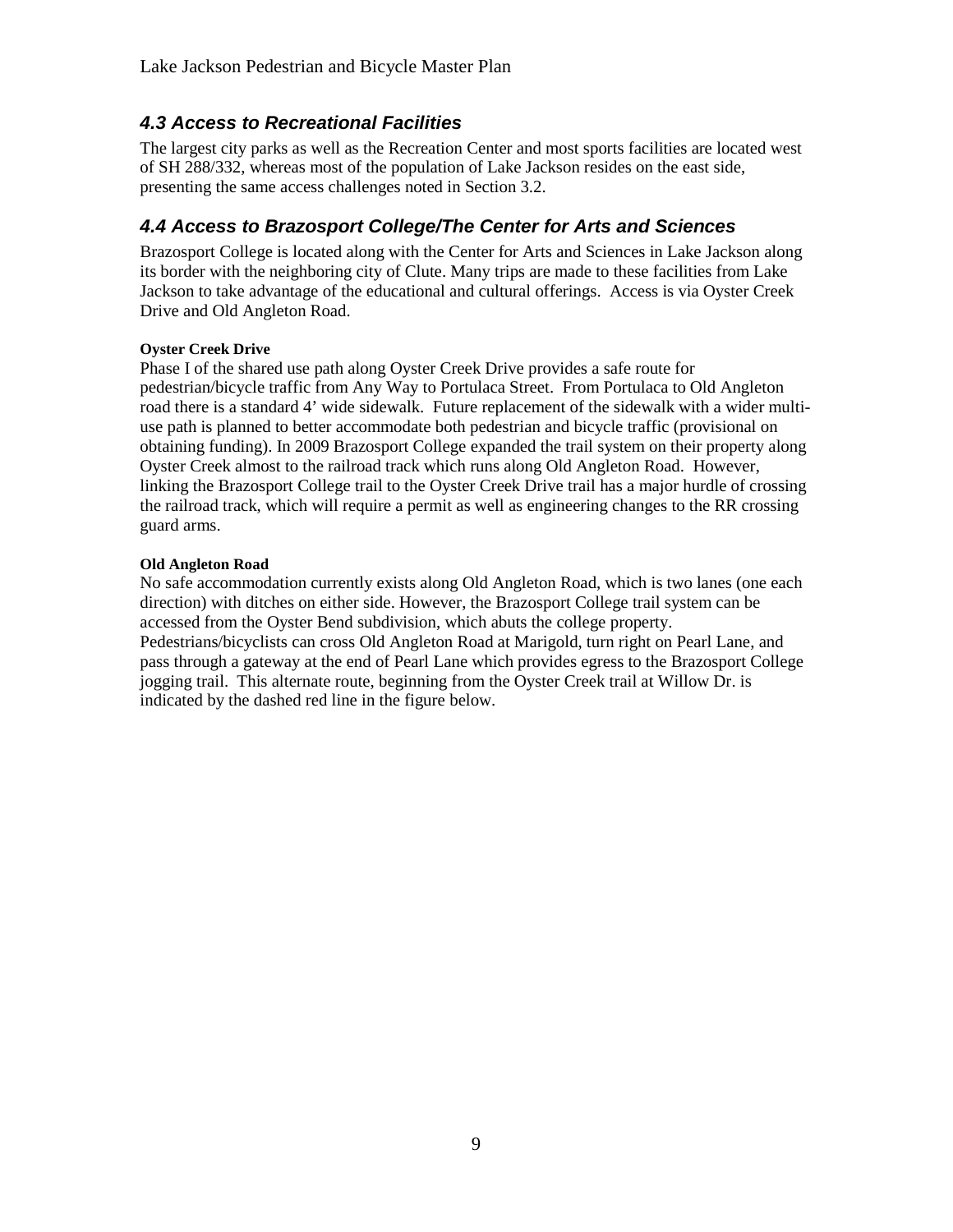

# *4.5 Traffic Signal Actuation*

The inability of traffic signals to detect the presence of pedestrians and bicyclists is very frustrating and commonly occurs at Lake Jackson's signaled intersections. This is due to the inability of loop detectors in the roadway to detect bicycles and lack of push buttons to trigger a "Walk" cycle. This frequently results in pedestrians and bicycles crossing intersections against a red light, resulting in a hazardous situation and degrading the trust/respect necessary for automobiles, pedestrians, and bicyclists to safely share roadways.

# *4.6 Mall Area*

Brazosport Mall and vicinity provide a wide array of shopping, dining, and entertainment options. The mall perimeter is enclosed by SH 332, Oyster Creek Drive, FM 2004, and Lake Road. Traffic around the mall area is heavy during business hours, and there are no sidewalks or other facilities to accommodate pedestrians or bicycles. Additionally, one of the closest residential areas (Lake Jackson Farms/Timbercreek) is separated from the mall area by FM 2004, a busy highway with speed limit of 45 mph with no crosswalk or other mechanism to aid pedestrian/bicycle transit through the intersection of FM 2004 and Lake Road , which has a high rate of vehicle accidents.

Approaching the mall area from downtown Lake Jackson is aided by the proximity of the Oyster Creek Drive trail, which has a terminus at Any Way. A 4' wide sidewalk crosses under the SH288/332 overpass, including pedestrian signals, ramps, and crosswalks to facilitate crossing both the north and south bound frontage roads. Once across the frontage road, however, pedestrians and bicyclists are forced into the street due to the lack of sidewalk and a drainage ditch along the road.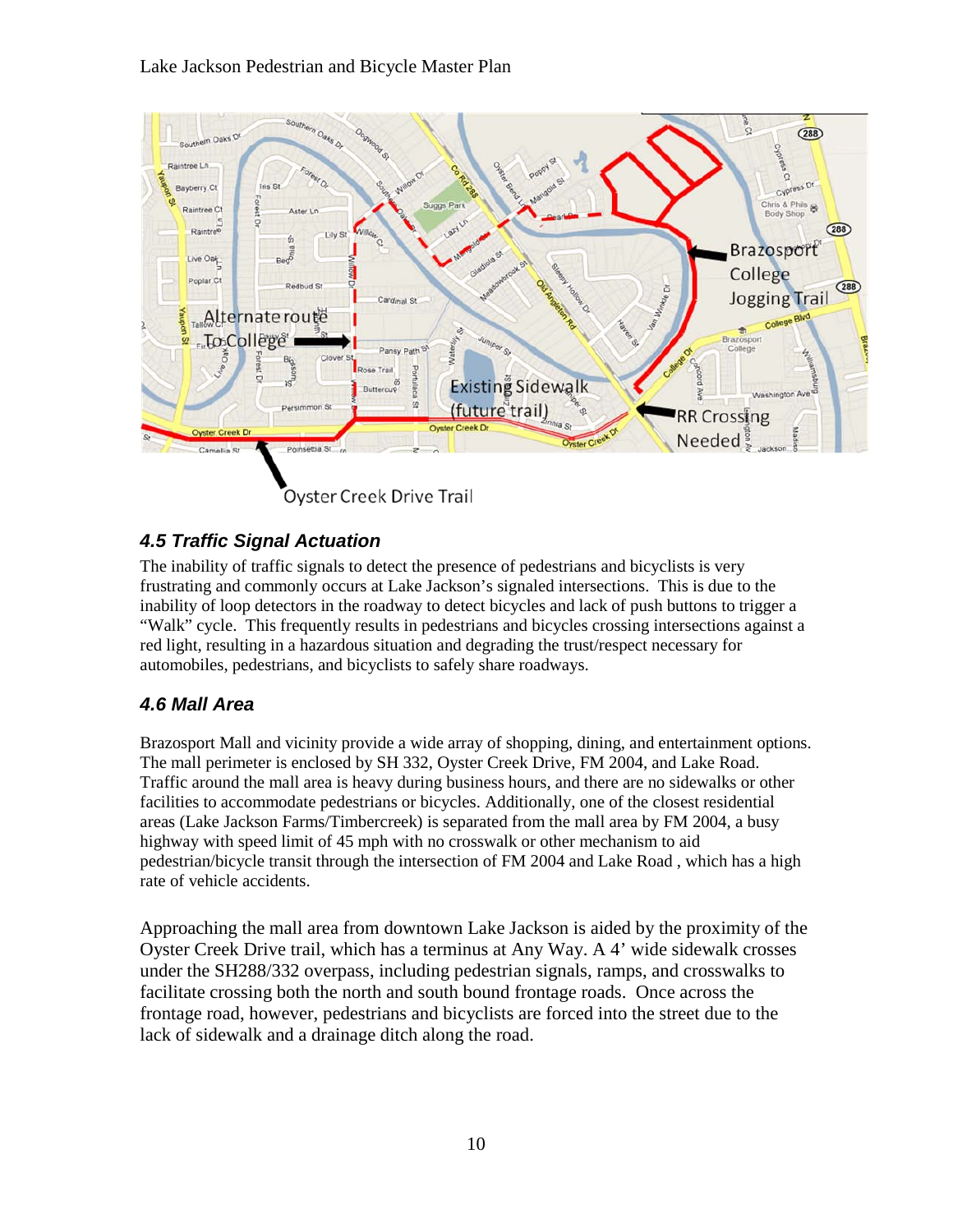

## *4.7 Downtown*

The CMP cites the following issues that prevent realizing the vision of the downtown area as a commercial and social center:

- The area is not pedestrian oriented. There are no defined pedestrian routes, no identified cross walks and major conflicts occur between vehicular and pedestrian movement.
- Automobile oriented uses have been permitted to break up the street frontage, thereby disrupting pedestrian movements and reducing opportunities for parking and landscaping.

## *4.8 Walking/Jogging/Biking in Neighborhoods*

Walking and jogging are popular activities that many Lake Jackson residents enjoy within their own neighborhoods, frequently in groups of 2 or more. Although sidewalks are available along most residential streets in Lake Jackson, many of these individuals and groups choose to walk or jog in the streets instead predominantly for the following reasons:

- The standard 4' sidewalk is cramped for even two traveling abreast.
- The sidewalk is often designed with a drainage slope significant enough to put painful stress on leg joints, especially knees.
- Shifting elevation between sidewalk sections (due to non-uniform settling/subsidence) creates a tripping hazard.

Families and groups of children bicycling around neighborhood for pleasure encounter the same issue with sidewalk width—at 4' the standard sidewalk allows only single file, a configuration that is not conducive to conversation desired during casual recreational activities like the family bike ride. While most residential streets are lightly traveled by motor vehicles, the default 35 mph speed limit is higher than recommended for mixing bicycles and motor traffic in the same  $1$ ane. $2$ 

<span id="page-10-0"></span><sup>&</sup>lt;sup>2</sup> Michael King, "Bicycle Facility Selection: A Comparison of Approaches," prepared for the Bicycle and Information Center, Highway Safety Research Center, University of North Carolina, Chapel Hill, August 2002.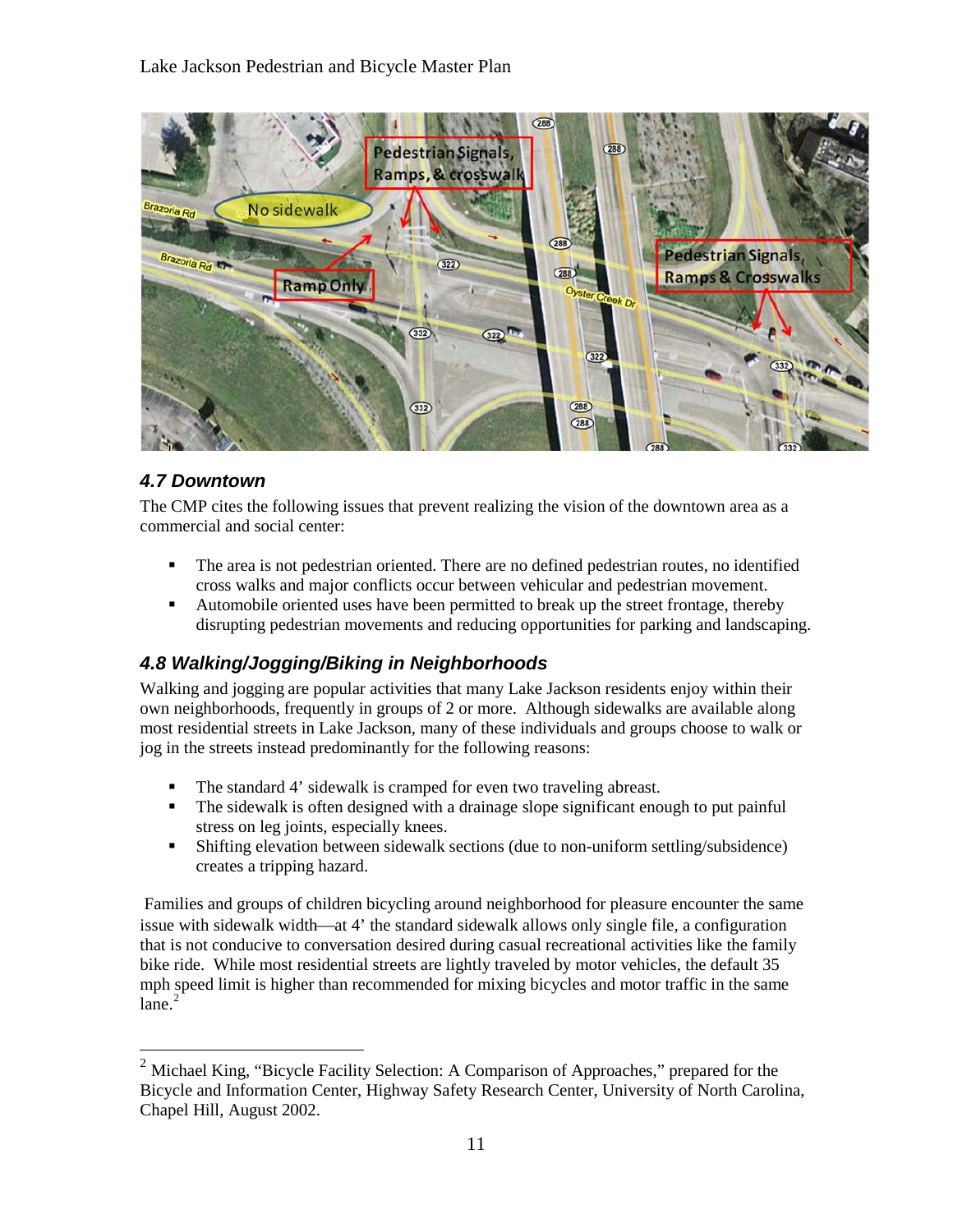# **5. FACILITY OPTIONS AND STRATEGY**

Several types of bicycle facility options are in use, each providing different benefits to specific situations and users. The CMP recommended the following facility strategy:

- Paved 10' wide shared use paths along both sides of SH 288/332
- **Paved 9' bikeway (or shared use path) along one side of minor and major parkways (i.e.** arterials) plus 4' wide walkways (or sidewalks) on opposite side
- 9-10' wide dirt or crushed rock shared use paths in greenbelts along waterways and major drainage canals
- 5-8' wide dirt or crushed rock shared use paths in minor greenbelts links

In general the Hike and Bike Committee supports this strategy with some minor modifications as noted below.

#### **Greenbelts**

Dirt is not considered to be an optimum surface choice for greenbelt paths due to the ongoing need to mow or otherwise keep vegetation from encroaching.

Decomposed granite or asphalt is preferred.

#### **Parkways**

In some situations a 9' wide bikeway along an arterial may not practicable. This would include roadways with either (1) insufficient right-of-way width along the length of the corridor or (2) where residential or commercial establishments face the roadway, resulting in private driveways crossing the bikeway more frequently than is deemed safe. Examples are Sycamore and Deerwood.

A 6' wide sidewalk attached to the curb is a recommended alternative. Due to the larger than standard width, a 6' wide sidewalk can accommodate simultaneous pedestrian and bicycle traffic.

#### **Existing Bike Lanes**

Although not discussed in the CMP, one designated bike lane is currently in use in Lake Jackson. This 4' bike lane is designated along the east side of That Way, beginning just north of downtown and ending at the Oyster Creek bridge near Bess Brannen Elementary. The intent of the bike lane is to serve students traveling to and from Bess Brannen. Because this section of That Way is a connector between the arterial roads Oyster Creek Drive and FM 2004 and has a major park facility (Shy Pond), it has a higher volume of vehicular traffic than most young children are comfortable with.

It is recommended that the bike lane be replaced with a  $6'$  wide sidewalk.

A description of the various facility options is provided below. Unless otherwise noted, example figures are from the Web Image Library of The Pedestrian and Bicycle Information Center, 730 Airport Road, Suite 300, Campus Box 3430, Chapel Hill, NC 27599-3430.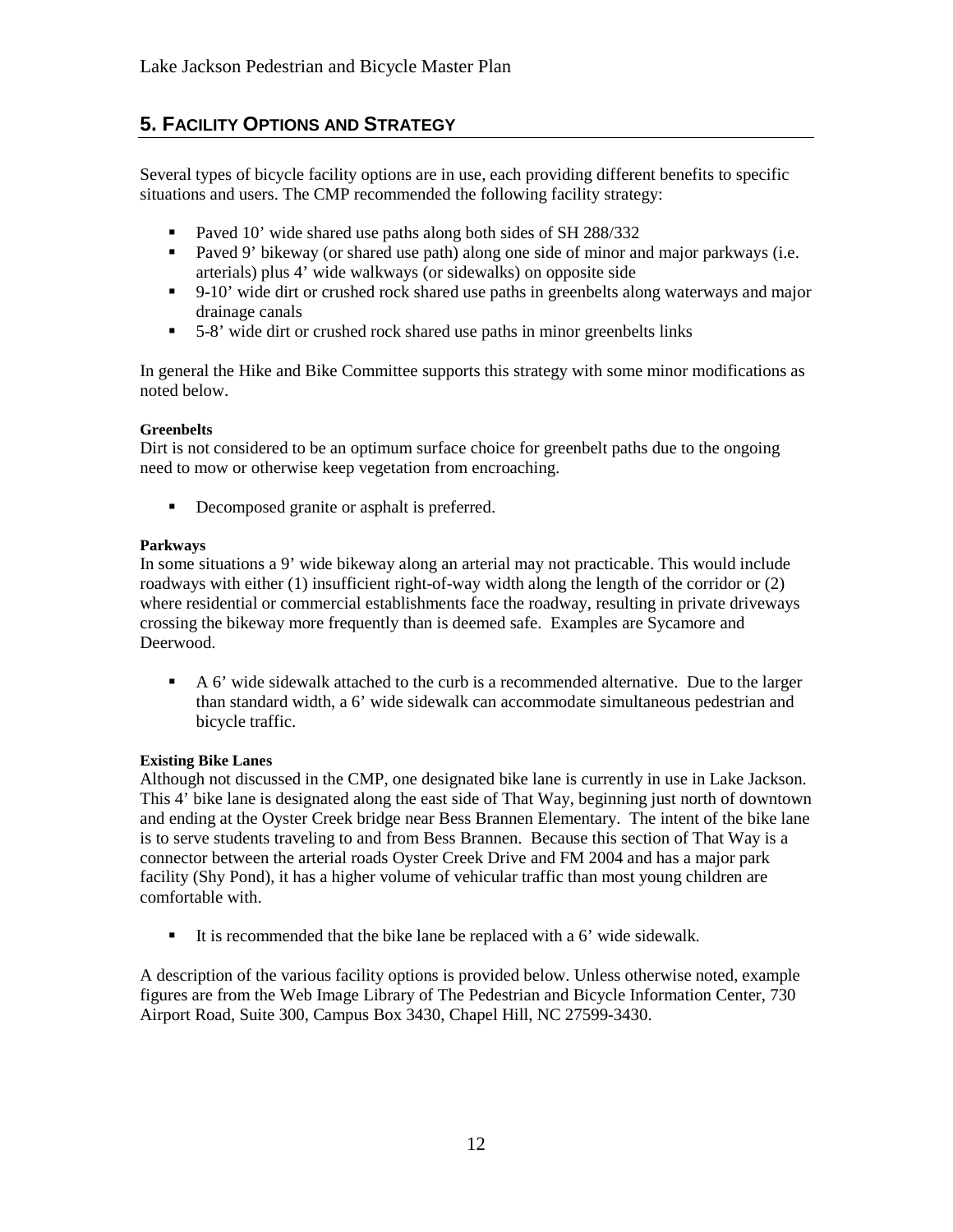*5.1 Paved Bicycle or Shared Use Path* **Figure 1. Example of a shared-use path (MacLean Park).**



**Definition:** A route physically separated from motorized vehicular traffic by an open space that is designed to accommodate a mix of non-automotive users, including bicycles, pedestrians, skaters, wheelchair users, joggers, etc. See Figure 1. Presence of numerous driveways can be problematic as they function as uncontrolled intersections for users on the path.

**Characteristics:** Shared use paths must be enough wide to accommodate multiple types of users traveling in two directions. Since bicycles and skates require a minimum of 4' width, multi-use paths are typically 8-12' wide. As such, they require that sufficient right-of-way be available.

**Typical users:** All ages and skill can enjoy shared use paths, although education related to etiquette (e.g. call out when passing) is essential for safety and enjoyment. Good alternative to on-street bike lanes for young cyclists.

**Use strategy for Lake Jackson:** Along one side of arterials (minor and major parkways are designated in Figure 4-11 of the CMP) to provide direct transportation routes and within large area wide parks (e.g. McLean Park) as a recreational destination.

#### **Design standards:**

- 8-12' wide with asphalt on concrete surface.
- For paths 10' wide or more, a yellow centerline stripe shall be used to separate opposing directions of travel.
- Bike crossing signs shall be placed in advance of the crossing at all public street intersections to alert motorists.
- Where path crosses a street or commercial driveway, the crossing shall be marked with a painted crosswalk (see Section 5).
- To facilitate access on and off the trail, crosswalks shall be marked perpendicular to the path at intersections (see Section 5).
- Rules for use will be posted at key locations:
	- 1. Bike right/walk left.
	- 2. Pass on the left.
	- 3. Announce your passing to other path users.
	- 4. Travel at safe speeds (maximum 20 mph).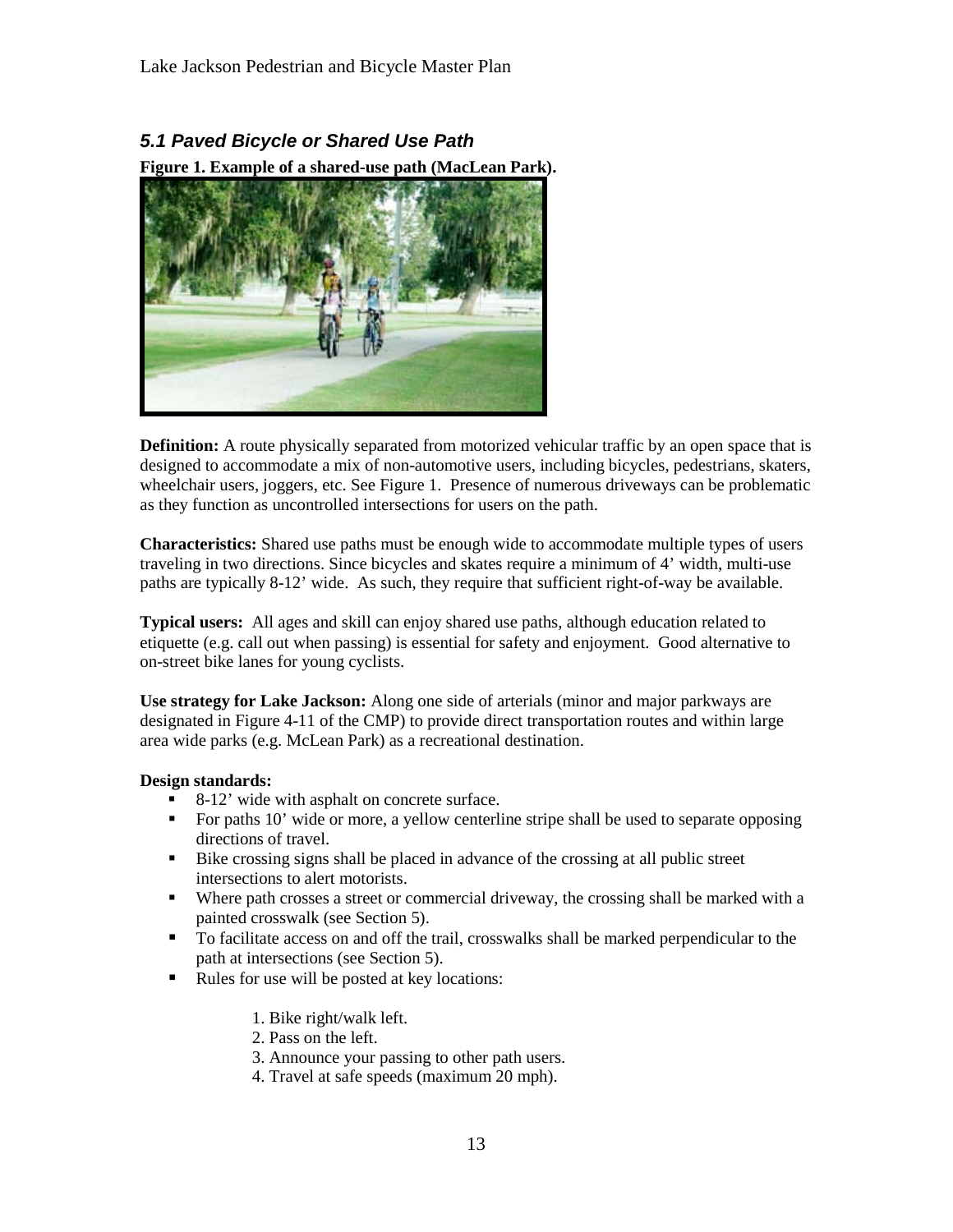## *5.2 Shared use path in greenway.*

**Figure 2. Example of greenway path (Crews Park).**



**Definition:** A route traveling through a greenbelt or park area that is designed to accommodate pedestrians, most bicycles, and service vehicles. See Figure 2.

**Characteristics:** Greenway paths must be enough wide to accommodate pedestrians, bicycles, and service vehicles. As such, they require that sufficient right-of-way be available.

**Typical users:** All ages and skill. Not suitable for all bicycles due to loose surfacing material.

**Use strategy for Lake Jackson:** Within parks, through greenbelts, and along waterways/canals to link neighborhoods to destinations.

#### **Design standards:**

- **•** Decomposed granite or asphalt surface
- $\blacksquare$  5'-8' wide in minor greenway links
- $\blacksquare$  9-10' wide in major greenways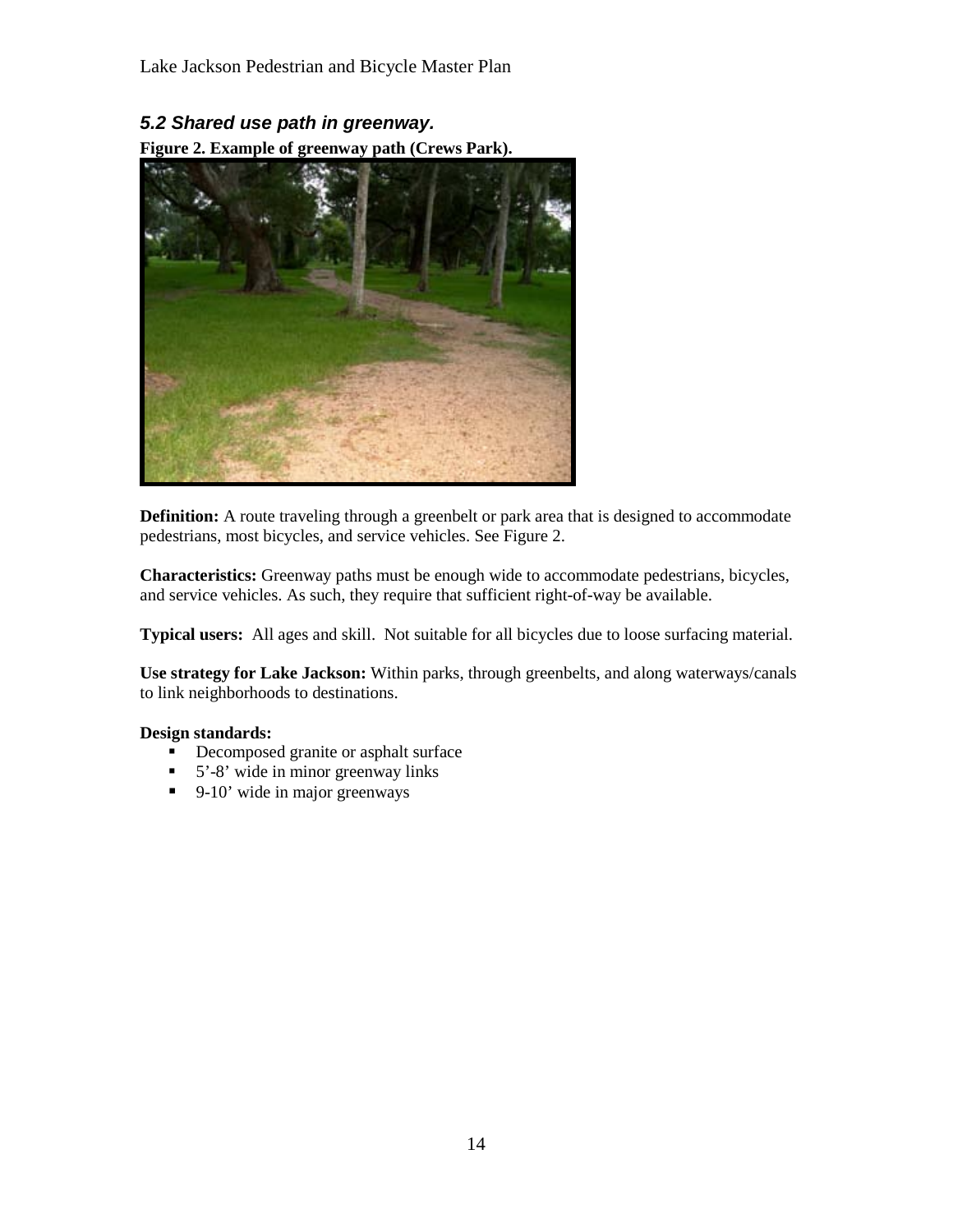#### *5.3 Wide sidewalk*

**Figure 2**. Example of 6' wide sidewalks (Yaupon Drive).



**Definition:** A 6' wide sidewalk that is either attached to the curb or separated from it by a narrow (typically 2-4') greenbelt.

**Characteristics:** Because the width is not substantially different from standard sidewalks in residential areas, 6' wide sidewalks can be used in a variety of situations where a wider path is not feasible due to space restrictions or not desirable from a safety or aesthetic perspective.

**Typical users:** Pedestrians traveling in groups, children and less skilled bicyclists who are not comfortable riding in roadways.

**Use strategy for Lake Jackson:** High volume sidewalks such as near commercial zones and schools, within neighborhood along roads with high volume of walkers/joggers/bikers.

#### **Design standards:**

Meets current sidewalk standards, but 6' wide.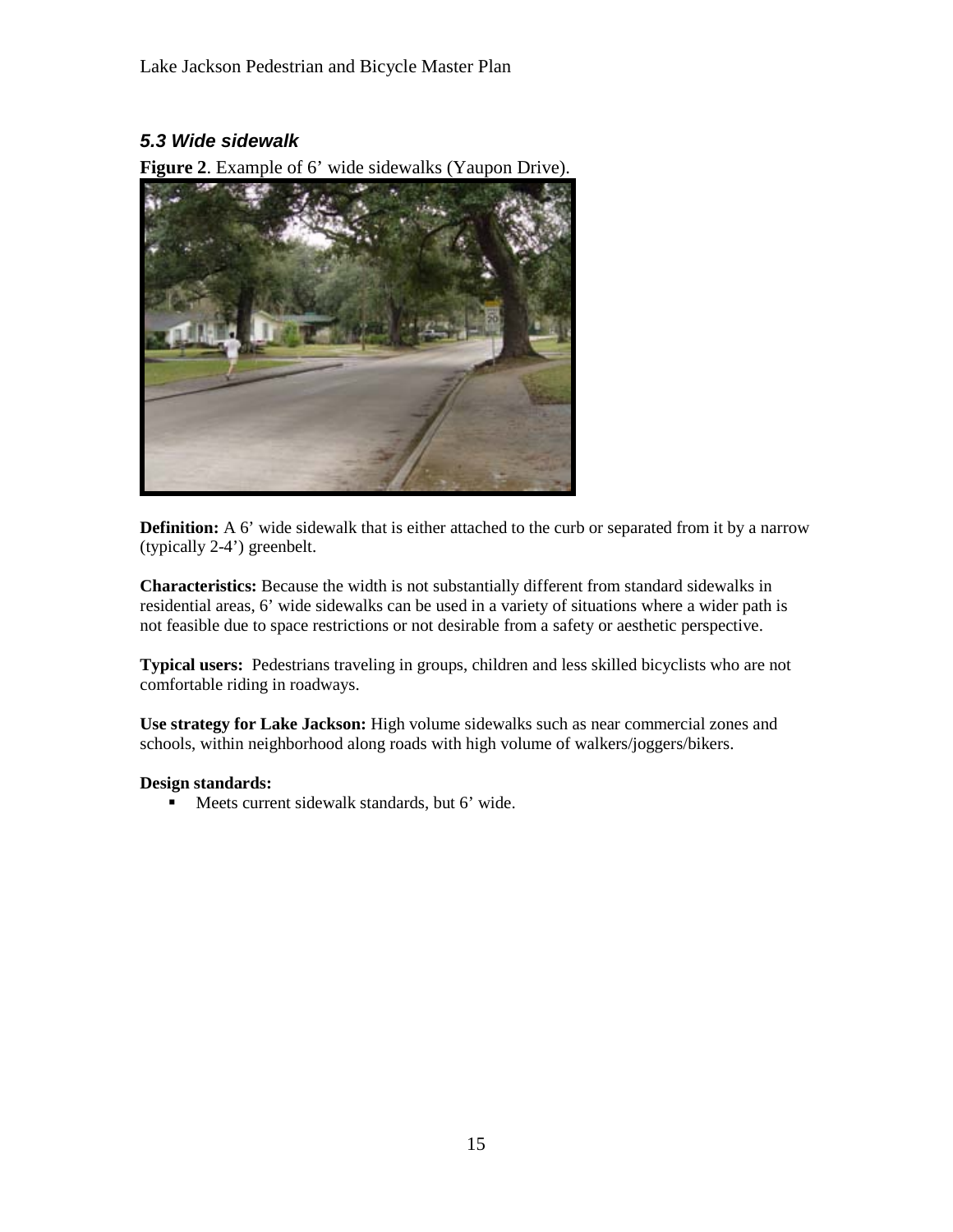# **6. SUPPORT ELEMENTS**

This sections sets policies for key support elements beyond the type of facility and routes that are needed to ensure safe and effective use of the pedestrian/bicycle path network.

### *6.1 Crossings at intersections controlled by traffic signals.*

In these situations, right-of-way is determined by traffic signals for all parties. The following elements shall be provided (see Figure 3):

- A mechanism (e.g. crosswalk push button) to actuate the signal and allow safe crossing of the intersection. Shall be within the reach of a bicyclist on the path without dismounting.
- Marked crosswalks along the path route as well as perpendicular to enable users to enter/exit the path.



**Figure 3**. Crossings at intersections controlled by traffic signals.

## *6.2 Crossing with bike path right-of-way.*

Crossings where bike path occupants have right-of-way over cross traffic include (1) crossing a commercial or private driveway and (2) crossing a side street with a stop sign. The following elements shall be provided (see Figure 4):

- Marked crosswalks along the path route.<br>• Ston sign shall be placed before intersect
- Stop sign shall be placed before intersection with bike path.
- Sign indicating upcoming bike path placed on side street.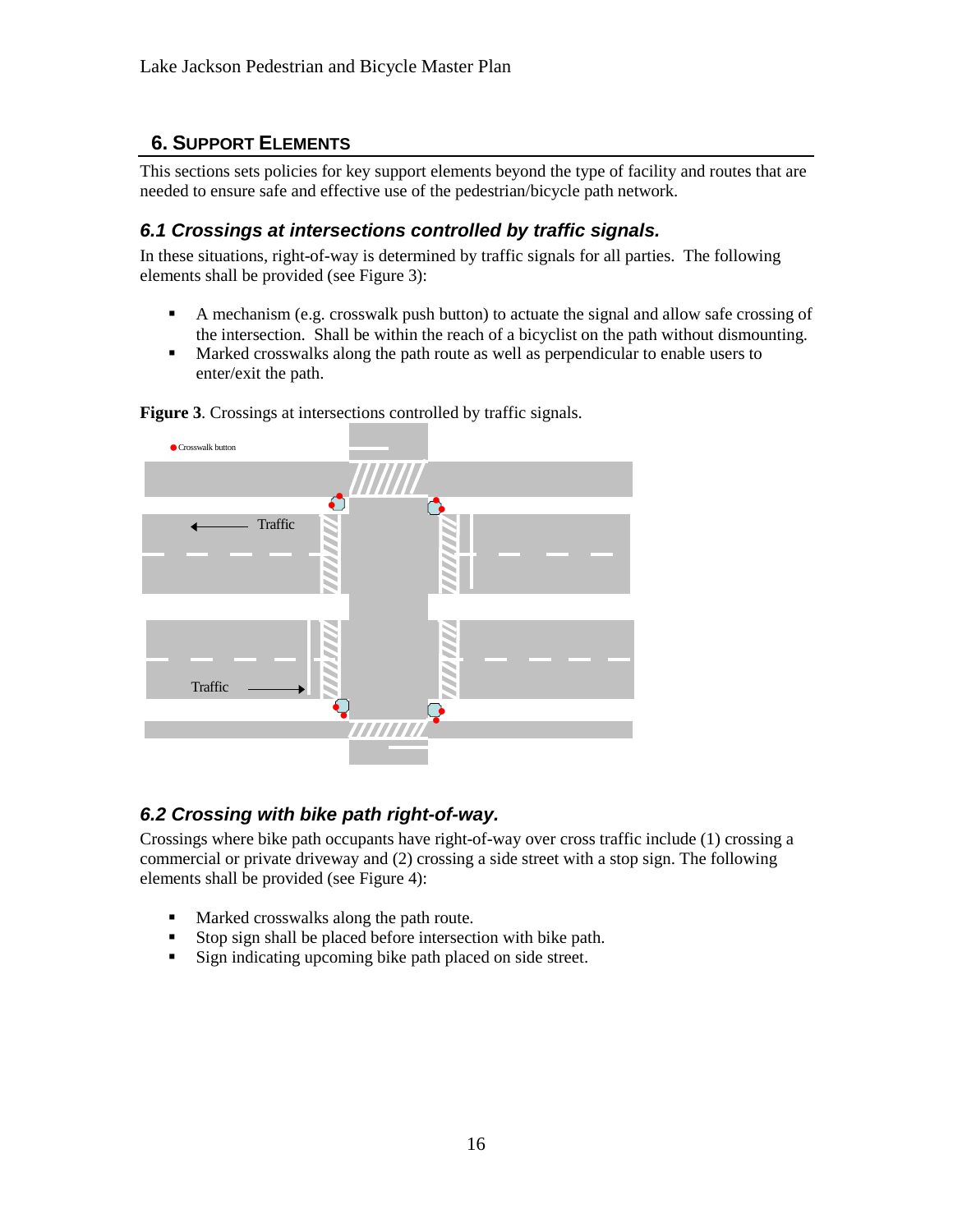

**Figure 4**. Crossings with bike path right-of-way.

### *6.3 Crossing without right of way.*

When bike paths cross a road mid-block (i.e not at the intersection of two roads), occupants of the bike path do not have right-of-way and must yield to roadway traffic. The following elements shall be provided (see Figure 5):

- **Marked crosswalks along the path route.**
- Sign on path prior to intersections indicating "Yield to traffic in roadway".

**Figure 5**. Crossings with bike path right-of-way.



#### *5.4 Signs/road markings*

Bike route signs with destination signing shall be placed at all points where a bike path intersects another bikeway route.

#### *6.5 Education and Enforcement*

Lack of education of the laws regarding use of roadways by pedestrians/bicycles and lack of mutual respect leads to unsafe situations, frustration for all users, and prevent residents from choosing bicycling as a transportation alternative. Enforcement of Texas bicycle laws as well as local protocols is essential. The Hike and Bike committee recommends: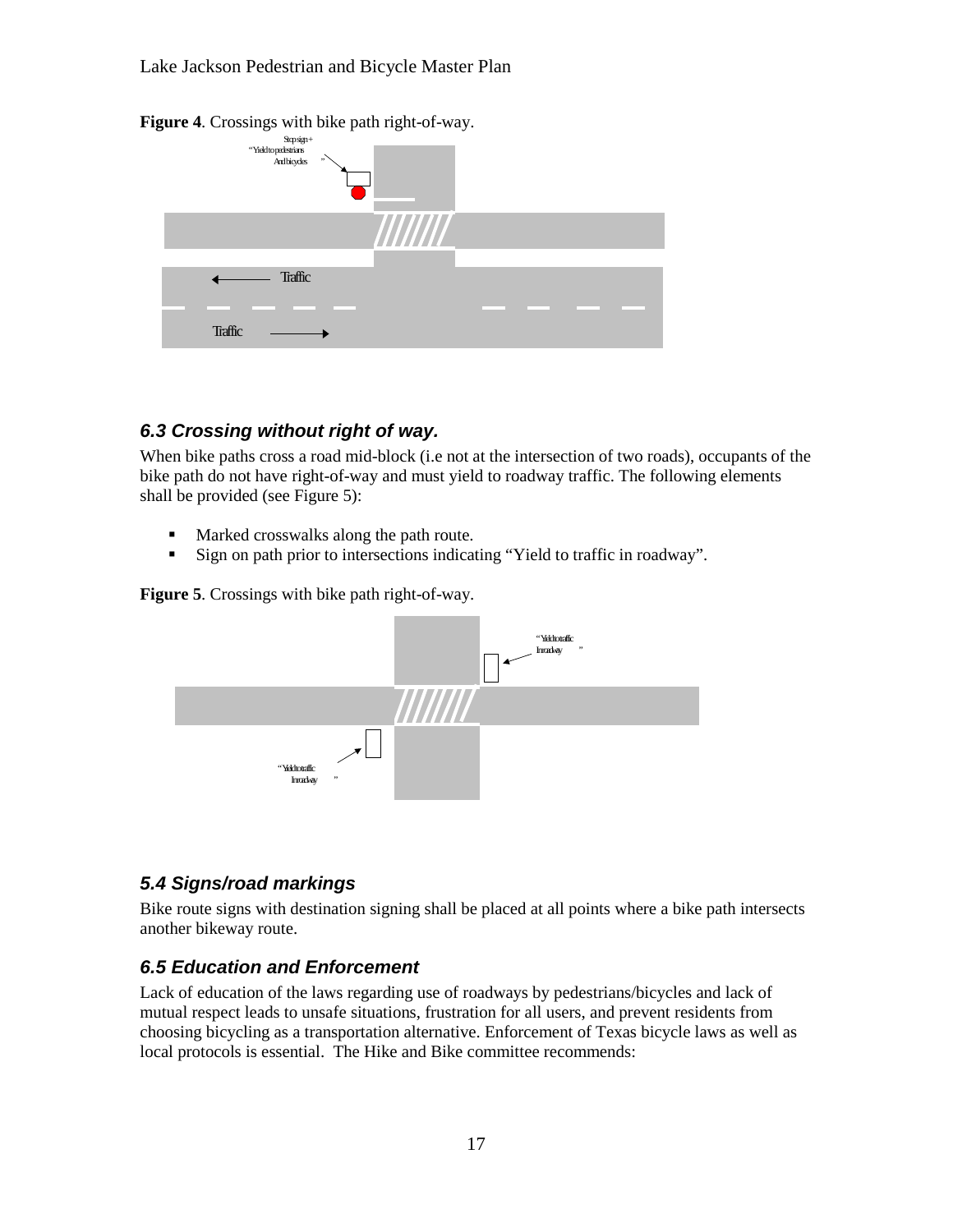- Survey existing educational programs (schools etc) and develop a cohesive strategy and program.
- Use the Texas Bike Coalition resource "Share the Road: Same roads, same rights, same rules" or other programs to educate local law enforcement and residents
- **Promote the use of the existing facilities and educate residents on protocol for use at** events during a "Bicycling Awareness Week" or other local event.

### *6.6 Bike parking/storage*

Lack of secure place to park bicycles inhibits residents from choosing bicycle over car for shopping trips etc. Bike racks should be provide in retail areas, area multi-use parks, and as well as community/civic area based on needs established by survey of residents.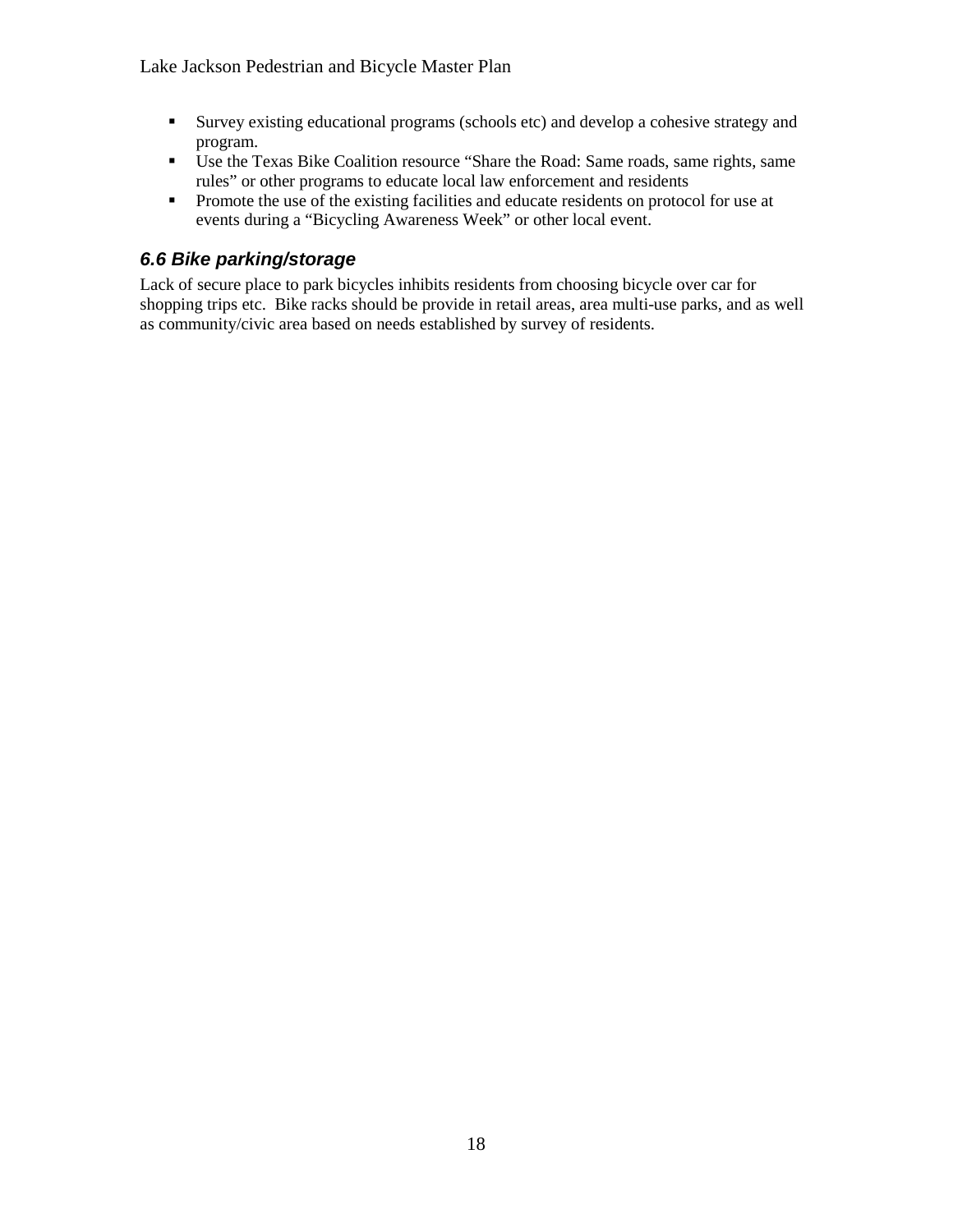# **7. PLANNED PROJECTS AND PRIORITIES**

The table below describes planned pedestrian/bike path projects, facility type, and estimated cost. Suggested priorities are also listed, although the Hike and Bike committee recommends conducting survey/focus groups to incorporate resident input in finalizing these priorities.

| <b>Priority</b> | <b>Descriptor - Champion</b>                    | <b>Location</b>                    | <b>Facility Type</b>                                                                        | <b>Estimated Cost</b> | <b>Notes/Issues</b>                                                                      |
|-----------------|-------------------------------------------------|------------------------------------|---------------------------------------------------------------------------------------------|-----------------------|------------------------------------------------------------------------------------------|
| $\mathbf{A}$    | $FM2004 - B$ . Colegrove                        | Lake Rd to Dunbar Park             | Crosswalks, protected pedestrian<br>zone utilizing existing shoulder<br>Oyster Creek bridge | In progress           | With TXDOT                                                                               |
| $\mathbf{A}$    | Lake $Rd. - B.$ Colegrove                       | SH 332 to 2004                     | 6' sidewalk, crosswalk                                                                      |                       | With TXDOT                                                                               |
| $\mathbf A$     | OCD traffic control<br>improvements             | <b>Oyster Creek Drive</b>          |                                                                                             | \$42,000              | On city capital list                                                                     |
| $\overline{A}$  | Oyster Creek Drive $- E$ .<br>Read and B. Pratt | Portulaca to Brazosport<br>College | 9-10' paved shared use path                                                                 | \$260,000<br>\$50,000 | Completes route to<br><b>Brazosport College</b><br>Requires permit to<br>cross RR tracks |
| $\mathsf{A}$    | Pocket Park connector -<br>T. Pearce            | OCD to Plantation Dr.              | 5-8'decomposed granite or<br>asphalt shared use path                                        | \$385,000             | Pursue TPW funding -<br>National Rec. Trail Fund.<br>Submit for 3-5 year<br>capital      |
| $\mathbf A$     | Deerwood                                        | FM 2004 to park                    | 6' sidewalk                                                                                 | Developer             | In progress as developed                                                                 |

#### **Chart 2.** Planned projects and priorities.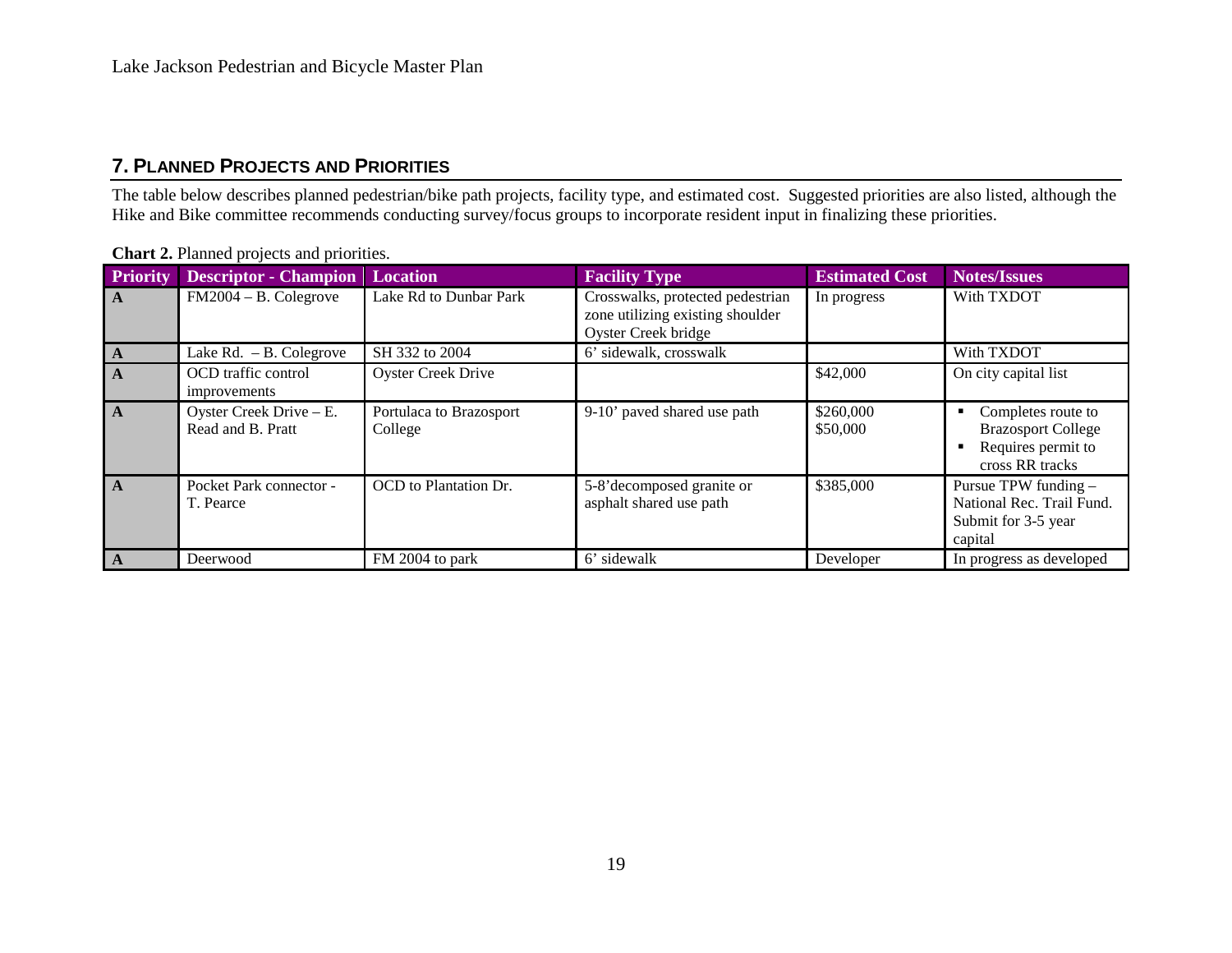**Chart 2**, continued.

| <b>Priority</b>                   | <b>Descriptor</b>                     | <b>Location</b>                             | <b>Facility Type</b>                                   | <b>Estimated Cost</b> | <b>Notes/Issues</b>                                               |
|-----------------------------------|---------------------------------------|---------------------------------------------|--------------------------------------------------------|-----------------------|-------------------------------------------------------------------|
| $\mathbf B$                       | FM 2004                               | Old Angleton Rd. to SH<br>288/332           | 9-10' paved shared use path                            |                       |                                                                   |
| $\, {\bf B}$                      | SH 332/288                            | Sycamore. to Oak Dr.                        | 9-10' paved shared use path<br>\$610,000               |                       |                                                                   |
| $\overline{\mathbf{B}}$           | Yaupon                                | OCD to FM 2004                              | 9-10' paved shared use path                            | \$450,000             |                                                                   |
| $\bf{B}$                          | Medical Dr. drainage<br>canal         | Oak Dr. to W. Plantation Dr.                | 9-10' decomposed granite or<br>asphalt shared use path |                       | Parks & Wildlife grant<br>(Sea Center). Good<br>existing base     |
| $\mathbf B$                       | Dow Centennial Phase III<br>-D. Jones |                                             | 9-10' decomposed granite or<br>asphalt shared use path |                       | Pursue TPW funding -<br><b>Outdoor Recreation</b><br>Grants. Park |
| $rac{C}{C}$                       | FM 2004                               | SH 288 to CR 400                            | 9-10' paved shared use path                            |                       |                                                                   |
|                                   | Circle Way                            | Oak Dr. to OCD                              | Improve existing sidewalk to 6'                        |                       | In conjunction with road<br>improvement (not<br>scheduled)        |
| $\mathbf C$                       | Circle Way                            | Downtown area: Civic Plaza to<br>That Way   | 8' paved shared use path                               |                       | Part of planned downtown<br>improvement                           |
| $rac{\overline{C}}{\overline{C}}$ | Lake Rd.                              | SH 332 to Canna                             | 9' paved shared use path                               |                       |                                                                   |
|                                   | Medical Dr. drainage<br>canal         | W. Plantation Dr. to Crews<br>Park          | 9-10' decomposed granite or<br>asphalt shared use path |                       | Requires bridge                                                   |
| $\overline{\mathbf{C}}$           | Medical Drive drainage<br>canal       | Crews Park to SH 288/332                    | 9-10' decomposed granite or<br>asphalt shared use path |                       |                                                                   |
| $\mathbf C$                       | W. Plantation Dr.                     | SH 332/288 to Medical Dr.                   | 6' sidewalk                                            |                       | Wait on completion of<br>road                                     |
|                                   | Willow Dr.                            | OCD to Old Angleton Road                    | 6' sidewalk                                            | \$155,000             |                                                                   |
| $rac{C}{C}$<br>$rac{C}{C}$        | Old Angleton Road                     | FM 2004 to OCD                              | 6' sidewalk                                            |                       | Requires ROW purchase                                             |
|                                   | That Way                              | OCD to FM 2004                              | $\overline{6}$ ' sidewalk                              |                       |                                                                   |
|                                   | Oyster Creek greenbelt                | Dunbar Park to prison land                  | 9-10' paved shared use path                            |                       | As developed                                                      |
|                                   | Bottomlands/Wilderness<br>Connector   |                                             | Dirt trail for off-road use                            |                       | Requires bridge                                                   |
| $\mathbf C$                       | Dow Centennial Phase II               |                                             | Improve existing dirt path                             | Contract mowing       | Possible TPW funding                                              |
| $\overline{C}$                    | Power Line corridor                   | Northwood to Old Angleton<br>Rd. substation | 9-10' paved shared use path                            |                       |                                                                   |